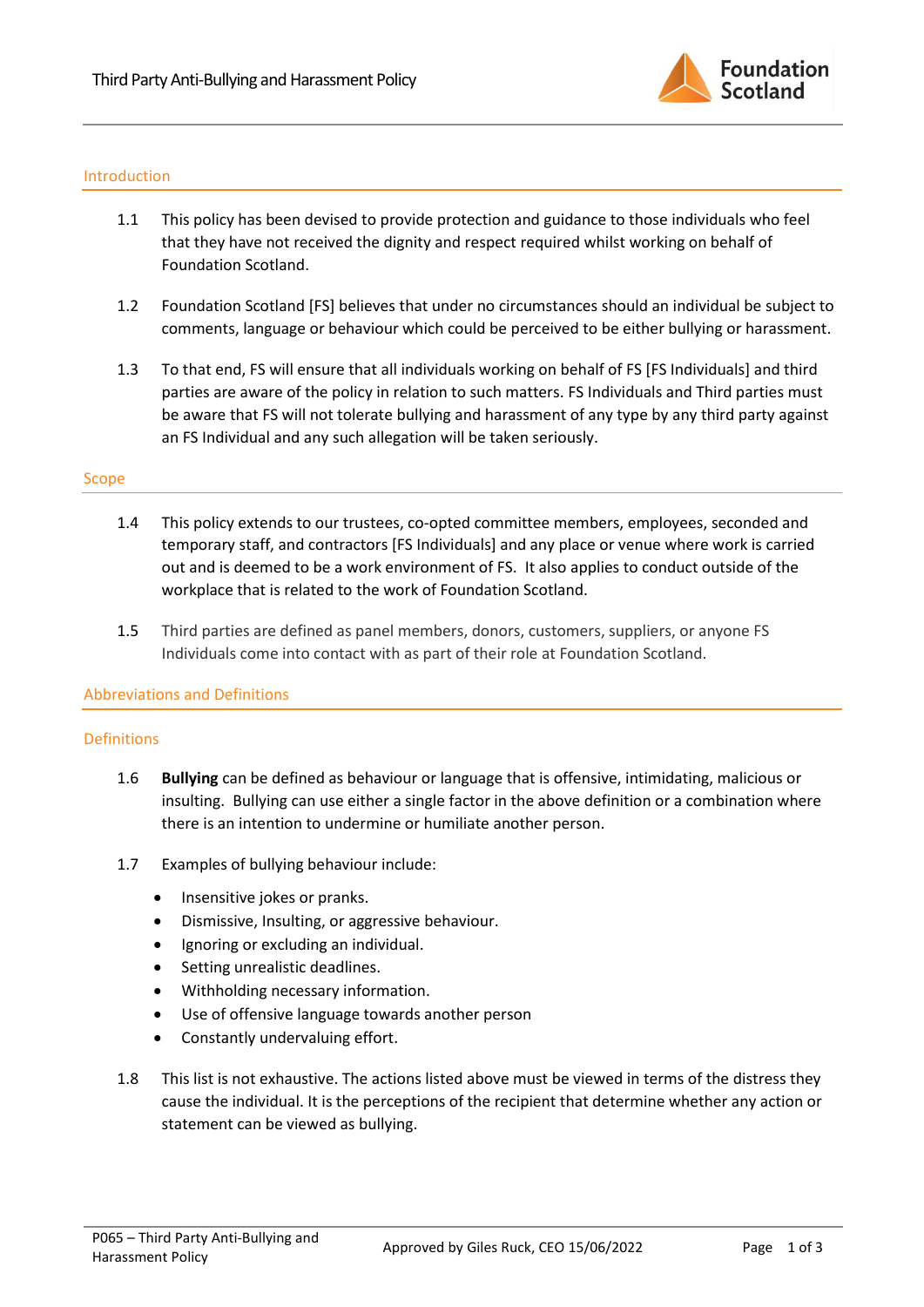- 1.9 **Harassment** can be defined as "any conduct based on age, disability, HIV status, domestic circumstances, gender, sexual orientation, gender reassignment, race, colour, language, religion, political, trade union or other opinion or belief, national or social origin, association with a minority, property, birth or other status" which is unreciprocated or unwanted and which affects the dignity of people at work.
- 1.10 Harassment is not only unwanted physical contact, assault or propositions but includes suggestive remarks or gestures, pin-ups, graffiti, offensive comments, jokes, and banter based on race, religion, sex, or other personal characteristics. This list is not exhaustive.
- 1.11 'At work' includes any place where the occasion can be identified with either the requirements of FS or with events associated with work. Events can be outside of normal working hours and / or held on outside premises and includes social functions attended by FS contacts. It can include any place where FS is operating.
- 1.12 Where appropriate third parties such as panel members will be provided with, and agree to, a Code of Conduct that outlines acceptable behaviours.
- 1.13 Harassment and / or bullying may be single incidents or a variety of repeated actions. The actions may be verbal, non-verbal, written, or physical.
- 1.14 It should be noted that certain types of behaviour may seem reasonable to one individual while to another the behaviour is clearly not reasonable. Where this is the case, a discussion between the FS Individual and the line manager or Chief Executive Officer [CEO] may be needed in order to clarify that the behaviour is unacceptable.

# **Policy**

# Equality Act 2010

- 1.15 The Equality Act 2010 s.26 defines harassment as unwanted conduct [i.e., bullying] related to a relevant protected characteristic, which has the purpose of effect of 'violating' a person's dignity or 'creates an intimidating, hostile, degrading, humiliating or offensive environment'.
- 1.16 The unwanted conduct can also be 'of a sexual nature.'
- 1.17 The Equality Act 2010 s.27 considers victimisation to be when a person is subjected to a detriment because they make, or are making, or supporting a grievance or grievance made under the Act – meaning if they report an incident of harassment or bullying, as defined by the Act [and under this policy], or support a person who is, and are targeted because of this, it can be victimisation.

# Reporting third party bullying or harassment

- 1.18 If an individual feels that they have been subject to an incident where their dignity and respect has been offended, they should inform their immediate line manager or, if the individual is a trustee or co-opted committee member, the CEO. Individuals should not be concerned that reporting such behaviour will jeopardise client or third-party relationships: FS's primary concern is to ensure that FS Individuals are supported.
- 1.19 If an individual witnesses behaviour towards an FS individual other than themselves that could be considered bullying or harassment, the individual witnessing the incident should report this to Foundation Scotland.